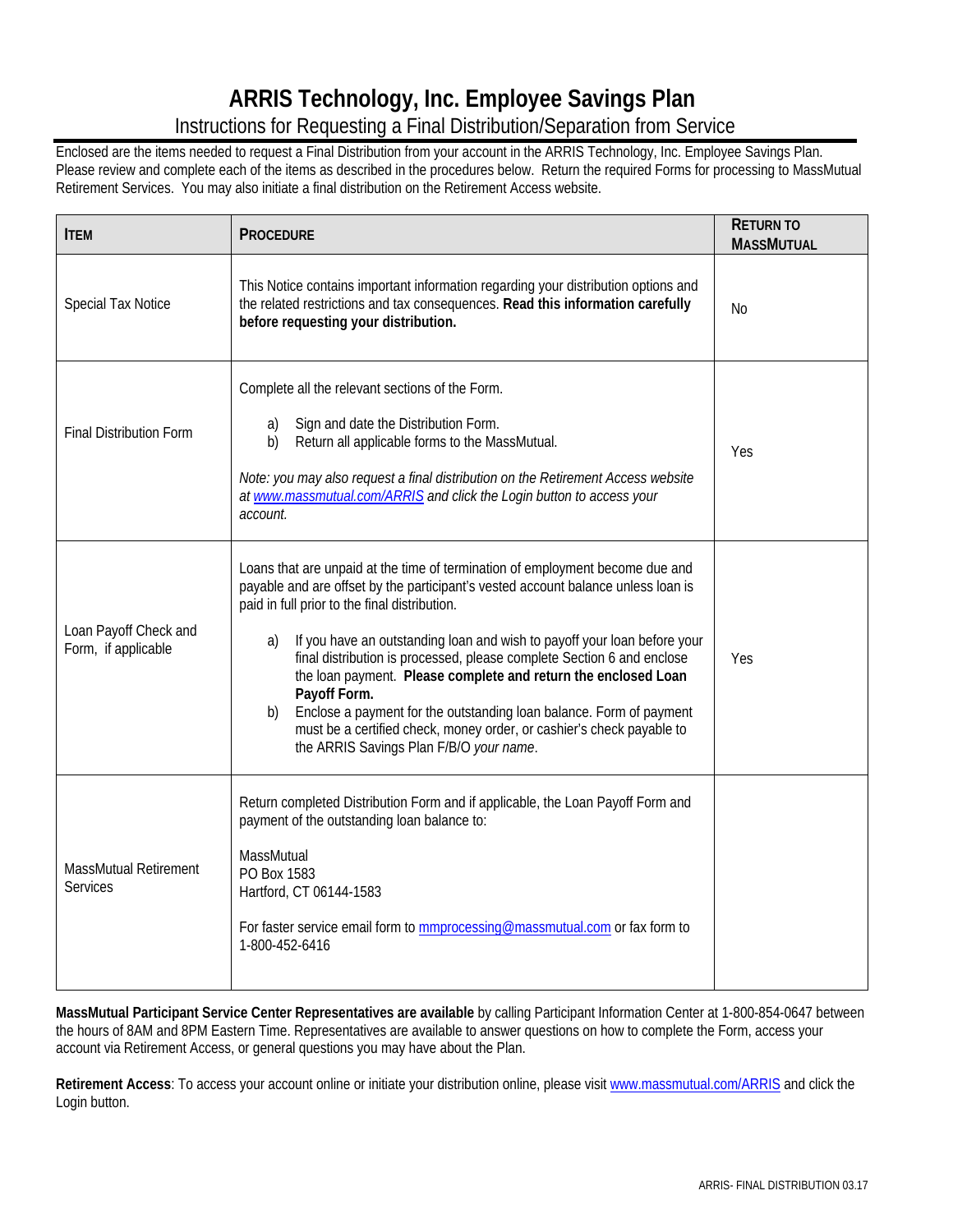## **ARRIS TECHNOLOGY, INC. EMPLOYEE SAVINGS PLAN Final Distribution Request Form / Separation from Service <b>Plan Id: 990500029** Plan Id: 990500029

| <b>1.</b> Participant Information                                                                                                                                                                                                                                                                                                                                                                                                                                                                                   |                                                                                                                                                                                                                                      |  |                                                     |  |  |                                                                                                                              |
|---------------------------------------------------------------------------------------------------------------------------------------------------------------------------------------------------------------------------------------------------------------------------------------------------------------------------------------------------------------------------------------------------------------------------------------------------------------------------------------------------------------------|--------------------------------------------------------------------------------------------------------------------------------------------------------------------------------------------------------------------------------------|--|-----------------------------------------------------|--|--|------------------------------------------------------------------------------------------------------------------------------|
|                                                                                                                                                                                                                                                                                                                                                                                                                                                                                                                     |                                                                                                                                                                                                                                      |  |                                                     |  |  |                                                                                                                              |
|                                                                                                                                                                                                                                                                                                                                                                                                                                                                                                                     |                                                                                                                                                                                                                                      |  |                                                     |  |  |                                                                                                                              |
|                                                                                                                                                                                                                                                                                                                                                                                                                                                                                                                     |                                                                                                                                                                                                                                      |  |                                                     |  |  |                                                                                                                              |
|                                                                                                                                                                                                                                                                                                                                                                                                                                                                                                                     |                                                                                                                                                                                                                                      |  |                                                     |  |  |                                                                                                                              |
|                                                                                                                                                                                                                                                                                                                                                                                                                                                                                                                     |                                                                                                                                                                                                                                      |  |                                                     |  |  |                                                                                                                              |
| 2. Reason for Distribution                                                                                                                                                                                                                                                                                                                                                                                                                                                                                          |                                                                                                                                                                                                                                      |  |                                                     |  |  |                                                                                                                              |
| $\Box$ Termination of employment $\Box$ Retirement $\Box$ Disability                                                                                                                                                                                                                                                                                                                                                                                                                                                |                                                                                                                                                                                                                                      |  |                                                     |  |  | Date of Termination/Retirement/Disability ______________ Date of Hire__________                                              |
| <b>3.</b> Payment Election (Choose either A, B, OR C)                                                                                                                                                                                                                                                                                                                                                                                                                                                               |                                                                                                                                                                                                                                      |  |                                                     |  |  |                                                                                                                              |
| $\Box$ A. Total Cash Distribution: I elect to have my entire distribution payable to me (i.e., fully distribute and close my account).<br>I understand this cash payment will be subject to mandatory 20% federal tax withholding and any applicable state tax withholding will be<br>applied to the taxable portion of the distribution. This payment may also be subject to the additional 10% early withdrawal penalty if you<br>are under the age of 59 1/2 and do not qualify for an exception to the penalty. |                                                                                                                                                                                                                                      |  |                                                     |  |  |                                                                                                                              |
| B. Direct Rollover: Directly roll over my entire account balance (i.e., fully roll over and close my account) to the institution named in the<br>Direct Rollover Instructions in Section 4. If you are or will be age 70 1/2 during the current calendar year you must take a Required<br>Minimum Distribution (i.e., partial cash payment)                                                                                                                                                                         |                                                                                                                                                                                                                                      |  |                                                     |  |  |                                                                                                                              |
| C. Combination of Cash Distribution and Direct Rollover of Remaining Balances:                                                                                                                                                                                                                                                                                                                                                                                                                                      |                                                                                                                                                                                                                                      |  |                                                     |  |  |                                                                                                                              |
|                                                                                                                                                                                                                                                                                                                                                                                                                                                                                                                     | Non-Roth accounts only (e.g., pre-tax, match, and rollover contributions)                                                                                                                                                            |  |                                                     |  |  |                                                                                                                              |
| □                                                                                                                                                                                                                                                                                                                                                                                                                                                                                                                   | Pay me a partial Cash Payment of \$_____________________ or __________% (whole percentages only) of my<br>account and directly roll over the remaining account balance to the institution named in the Direct Rollover Instructions. |  |                                                     |  |  |                                                                                                                              |
|                                                                                                                                                                                                                                                                                                                                                                                                                                                                                                                     |                                                                                                                                                                                                                                      |  | Designated Roth 401(k) accounts only, if applicable |  |  |                                                                                                                              |
| П                                                                                                                                                                                                                                                                                                                                                                                                                                                                                                                   | and directly roll over the remaining balance in my account to the institution named in the Direct Rollover Instructions.                                                                                                             |  |                                                     |  |  | Pay me a partial Cash Payment of \$____________________ or __________% (whole percentages only), from my Roth 401(k) account |
| □ Pay me a partial Cash Payment of \$<br>______________(pro-rata across all contribution types) and<br>directly roll over the remaining balance in my account to the institution named in the Direct Rollover Instructions.                                                                                                                                                                                                                                                                                         |                                                                                                                                                                                                                                      |  |                                                     |  |  |                                                                                                                              |
| Cash Payment Instructions. If no election is made a check will be mailed to your Legal Address as indicated in Section 1.                                                                                                                                                                                                                                                                                                                                                                                           |                                                                                                                                                                                                                                      |  |                                                     |  |  |                                                                                                                              |
| □ Mail my payment by check to my Legal Address in Section 1. Please note this section is intended for Cash Payments only.                                                                                                                                                                                                                                                                                                                                                                                           |                                                                                                                                                                                                                                      |  |                                                     |  |  |                                                                                                                              |
| □ Direct deposit to a bank account of which I am an account holder (ACH only). This option is not available for rollovers.                                                                                                                                                                                                                                                                                                                                                                                          |                                                                                                                                                                                                                                      |  |                                                     |  |  |                                                                                                                              |
| I understand that if I do not fully complete this section or the bank information I have provided is invalid, a check will be mailed. I authorize<br>MassMutual to initiate a debit to my account for any overpayment or payments made in error.                                                                                                                                                                                                                                                                    |                                                                                                                                                                                                                                      |  |                                                     |  |  |                                                                                                                              |
|                                                                                                                                                                                                                                                                                                                                                                                                                                                                                                                     |                                                                                                                                                                                                                                      |  |                                                     |  |  |                                                                                                                              |
|                                                                                                                                                                                                                                                                                                                                                                                                                                                                                                                     |                                                                                                                                                                                                                                      |  |                                                     |  |  |                                                                                                                              |

 Account Type: Checking \_\_\_\_ Savings \_\_\_\_\_\_ (If no selection is made we will default to Checking) Bank Transit/Routing#: \_\_\_\_\_\_\_\_\_\_\_\_\_\_\_\_\_\_\_\_\_\_\_\_(must be 9 digits) Bank Account #: \_\_\_\_\_\_\_\_\_\_\_\_\_\_\_\_\_\_\_\_\_\_\_\_\_\_\_\_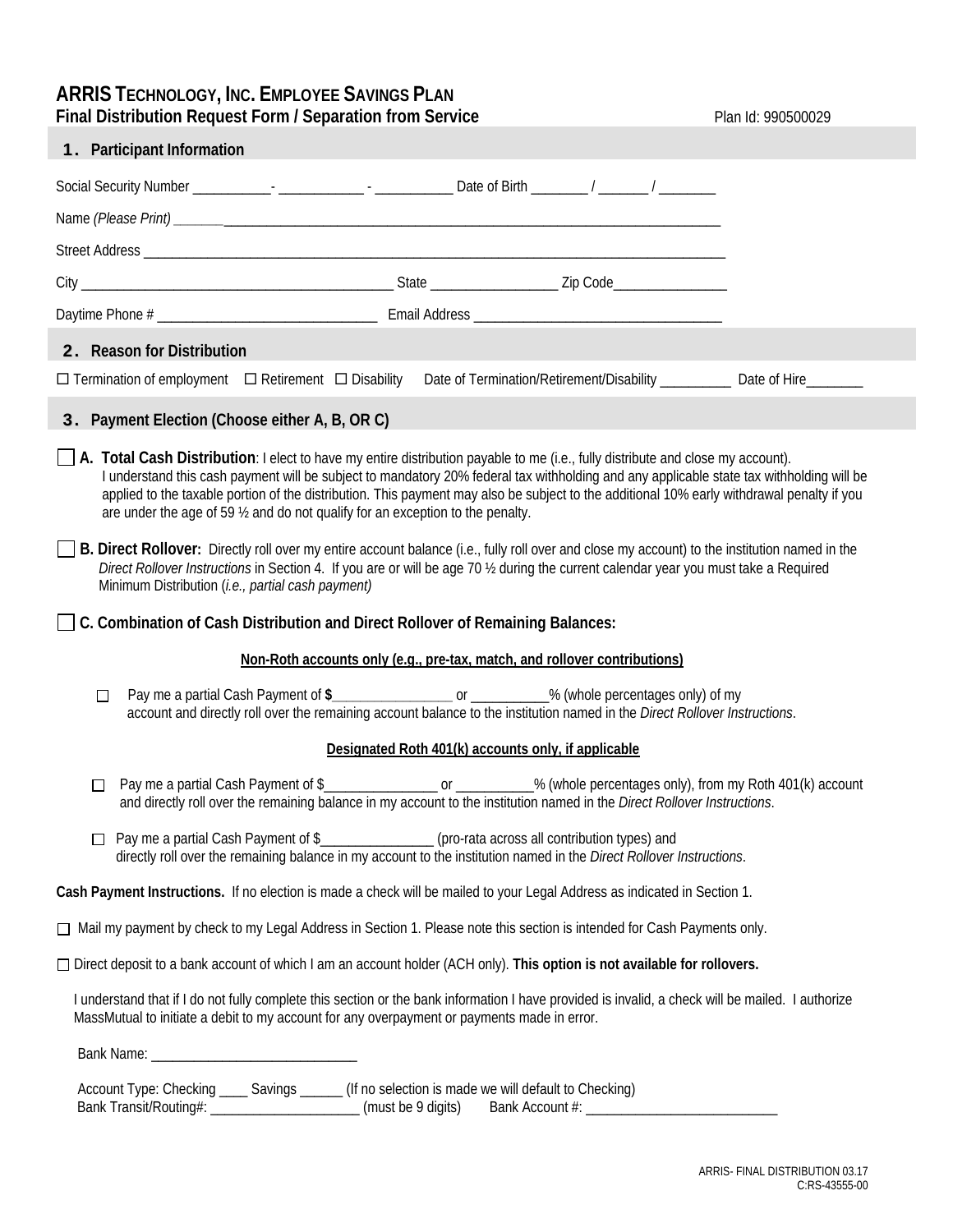## 4. **Direct Rollover Instructions**

Please indicate the name of IRA provider or name of the eligible retirement plan to make the check(s) payable to for each applicable Direct Rollover transaction requested below. Note: All direct rollovers will be mailed to you at the Legal Address provided, payable to the financial institution or plan. It is your responsibility to complete the rollover process.

I hereby elect to directly roll over my distribution: (complete all sections that apply)

## **Non- Roth account only (e.g., pre-tax and match contributions)**

- □ **Traditional IRA:** I elect to have my account balance (e.g., pre-tax and match contributions) processed as an IRA Direct Rollover payable to:
- □ **Employer Sponsored Retirement Plan:** I elect to have my account balance (e.g., pre-tax and match contributions) processed to my new employer qualified retirement plan payable to:

## **Designated Roth 401(k) accounts only, if applicable**

□ **Roth IRA:** I elect to have my **Roth account balance(s)** processed as a Roth IRA rollover payable to:\_\_\_\_\_\_\_\_\_\_\_\_\_\_\_\_\_\_\_\_\_\_\_\_\_\_\_\_\_\_\_\_\_\_\_\_\_\_\_\_\_\_\_\_\_\_\_\_\_\_\_\_\_\_\_\_\_\_\_\_\_\_\_\_\_\_\_\_\_\_\_\_

\_\_\_\_\_\_\_\_\_\_\_\_\_\_\_\_\_\_\_\_\_\_\_\_\_\_\_\_\_\_\_\_\_\_\_\_\_\_\_\_\_\_\_\_\_\_\_\_\_\_\_\_\_\_\_\_\_\_\_\_\_\_\_\_\_\_\_\_\_\_\_\_\_\_\_

\_\_\_\_\_\_\_\_\_\_\_\_\_\_\_\_\_\_\_\_\_\_\_\_\_\_\_\_\_\_\_\_\_\_\_\_\_\_\_\_\_\_\_\_\_\_\_\_\_\_\_\_\_\_\_\_\_\_\_\_\_\_\_\_\_\_\_\_\_\_\_\_\_\_\_

□ **Employer Sponsored Retirement Plan:** I elect to have my **Roth account balance(s)** processed to my new employer qualified retirement plan (that accepts Roth contributions) payable to:

*Note: if there are Roth Deferrals or Roth Rollovers ("Roth 401(k) Account") in your retirement account, your entire Roth Account will be directly rolled over, in which case a separate check representing the balance of the Roth 401(k) Account will be issued, at the time of processing. Your Roth 401(k) Account cannot be rolled over to a traditional IRA – it can only be rolled over to a Roth IRA or qualified retirement plan that accepts Roth contributions.* 

## **Roth Conversion of Non-Roth Accounts, if applicable**

Note: if you would like to request a rollover of all taxable Non-Roth accounts (e.g., pre-tax and match contributions) to a Roth IRA (Roth Conversion) please complete.

## **Roth Conversion of my entire Non-Roth accounts** (e.g., pre-tax and match contributions)

Please note that if you wish to directly rollover Non-Roth account balances to a Roth IRA, these amounts are taxable in the year of the rollover. This type of rollover can only be made to a Roth IRA. It cannot be made to another employer-provided qualified plan, even if the plan accepts Roth rollovers.

Directly roll over 100% of my pre-tax and match account balance to a Roth IRA. Taxes will be due in the current year for the amount that would otherwise be taxable had it not been directly rolled over.

**Make Roth IRA conversion check payable to: \_\_\_\_\_\_\_\_\_\_\_\_\_\_\_\_\_\_\_\_\_\_\_\_\_\_\_\_\_\_\_\_\_\_\_\_\_\_\_\_\_\_\_\_\_\_\_\_\_\_\_\_\_\_\_\_\_\_\_\_\_\_\_** 

**Withhold the following amount for Federal Taxes:** 

 $\Box$  10%

|  |  | □ Other Amount (indicate whole percentage) |  |  |
|--|--|--------------------------------------------|--|--|
|--|--|--------------------------------------------|--|--|

□ Do Not Withhold Any Federal Taxes

*Note that if this is left blank, there will be no Federal Tax Withholding.*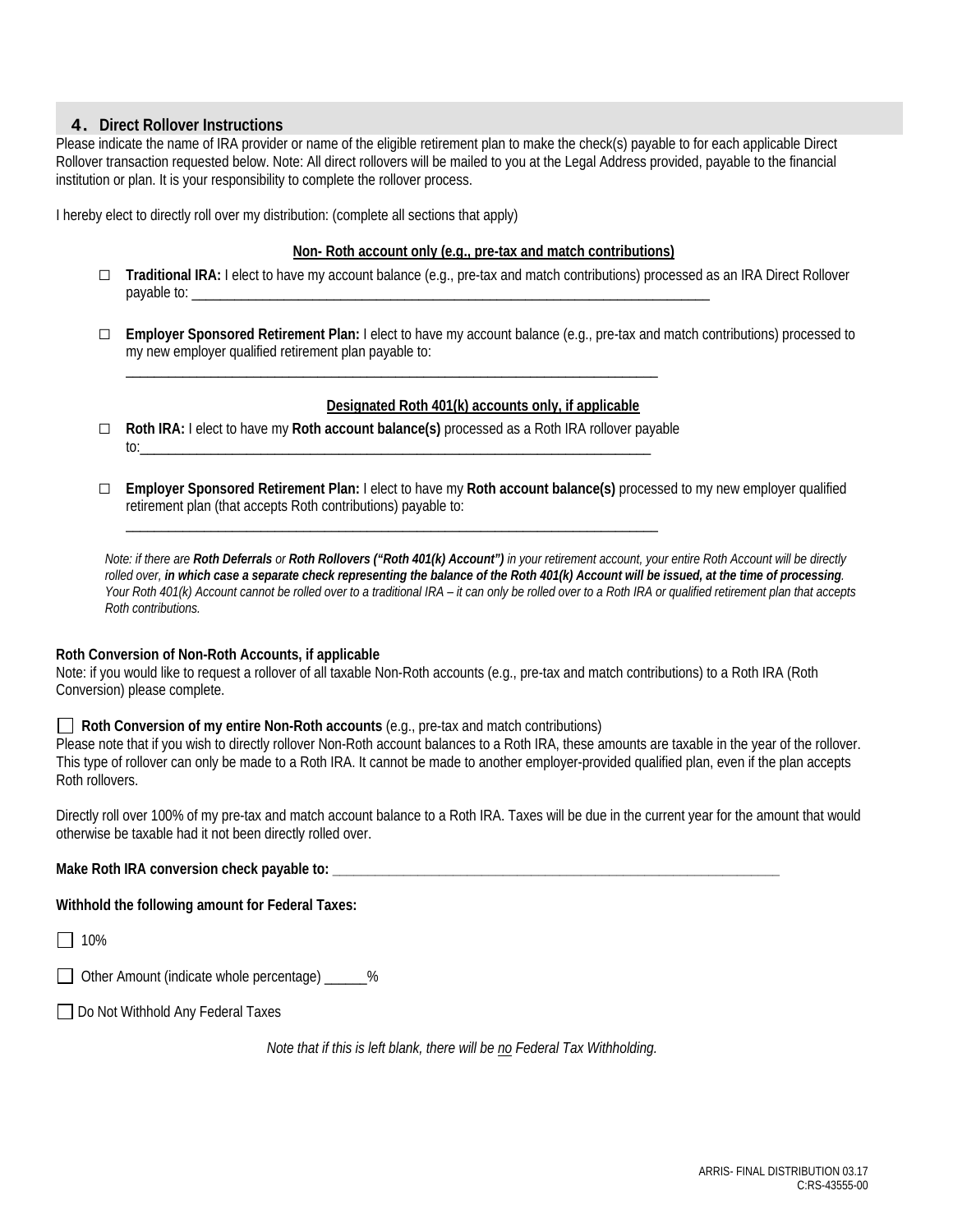## 5. **ARRIS Company Stock Fund Election (complete only if you want to receive SHARES of Company Stock)**

If you have a balance in the ARRIS Company Stock Fund and you want to receive **shares of stock** please check box below and complete section. If NO direction is given the Company Stock Fund will be distributed in the form of cash *(paid according to election in Section 3).*

**Shares of Stock** – I elect to receive the Company Stock Fund portion of my distribution as **shares of stock**. Re-register shares of stock according to the instructions below. The new registration will be recorded on the stock transfer agent's or trustee's books electronically.

| Agent/Trustee Name    |           |
|-----------------------|-----------|
| Agent/Trustee Address |           |
| DTC#                  | Tax $ID#$ |

## Account # at Institution to which the Stock is to be re-registered

## 6. **Federal Income Tax Withholding**

MassMutual is required to withhold mandatory 20% for federal income taxes on the taxable portion of your benefit distributed to you as a Cash Payment. You may

voluntarily elect to have additional withholding below.

I voluntarily elect to have additional withholding of \_\_\_\_\_\_\_\_% (whole percentages only)

### 7. **State Income Tax Withholding**

If you reside in a state with no income tax or withholding on pensions, please skip this section. The taxable portion of your payment may also be subject to STATE income tax withholding. If state income taxes are not withheld from your payment, you are liable for any state income tax on the taxable portion of your payment. In certain states, you may also be subject to penalties under estimated tax payment rules. If you do not make an election below, state income taxes will only be withheld if required by the state and at the state's withholding default rate.

**Your options for state tax withholding are:** Note: These rules are subject to change at any time. For current tax information pertaining to your resident state, please contact your tax advisor or your state income tax department.

| AR, DE, IA, KS, MD, MA, NC, NE,<br>OK, VT, VA                                                               | These states require mandatory state withholding if federal taxes are withheld.<br>MassMutual is required to withhold based on state law. You may not elect out of<br>state income tax withholding.<br>Given this withdrawal request is not eligible to be rolled over, you may choose not<br>to have state income tax withheld only if you choose not to have federal income<br>tax withheld. If no election to opt out or if elected to opt out and you did not opt<br>out of federal income tax withholding, then MassMutual will withhold based on<br>state law. |
|-------------------------------------------------------------------------------------------------------------|----------------------------------------------------------------------------------------------------------------------------------------------------------------------------------------------------------------------------------------------------------------------------------------------------------------------------------------------------------------------------------------------------------------------------------------------------------------------------------------------------------------------------------------------------------------------|
| CA, ME, OR, DC                                                                                              | $\Pi$ Lelect no state income tax withholding<br>These states require mandatory state withholding. MassMutual is required to<br>withhold state income taxes based on state law unless you elect out of withholding:<br>$\Box$ I elect no state income tax with holding.<br>Note: The District of Columbia only requires mandatory withholding on a "lump sum"<br>distribution that brings your account balance to zero. If you are requesting a "lump sum"<br>distribution, then you may not opt out of withholding.                                                  |
| AL, AZ, CO, CT, GA, ID, IL, IN,<br>KY, LA, MN, MS, MO, MT, NJ, NM,<br>NY, ND, OH, PA, RI, SC, UT,<br>WV, WI | These states permit voluntary income tax withholding. You may voluntarily elect<br>state withholding by providing a dollar amount below:<br>I voluntarily elect to withhold an amount of \$ _________________________________                                                                                                                                                                                                                                                                                                                                        |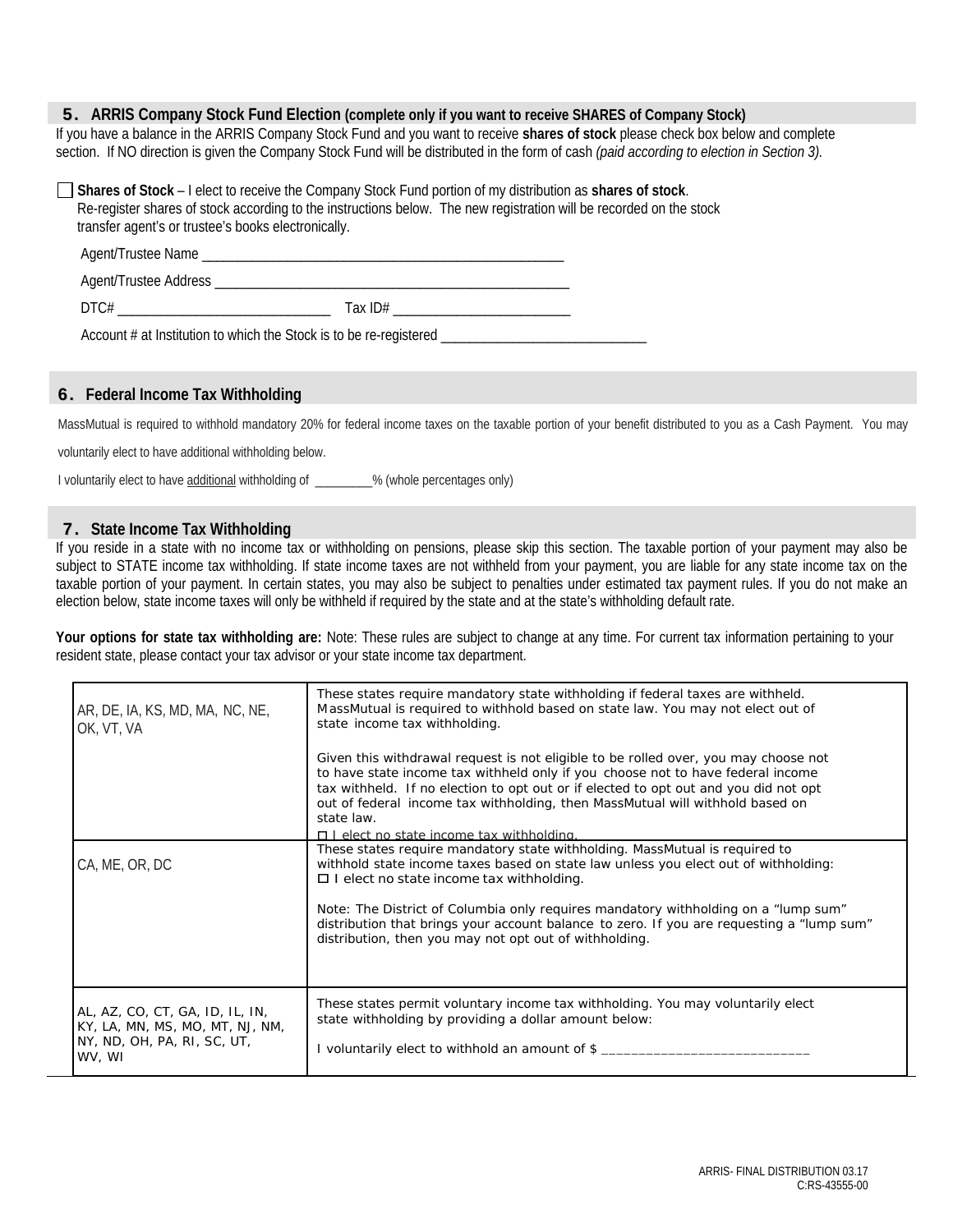| SC, UT | These states permit voluntary state income tax withholding. You may voluntarily elect state withholding by<br>selecting the box below. If no election is made for these voluntary states identified, then MassMutual will<br>not apply any withholding.<br>$\Box$ Withhold based on my state's tax table formula, if applicable (MassMutual will apply the default tax<br>allowance.) |
|--------|---------------------------------------------------------------------------------------------------------------------------------------------------------------------------------------------------------------------------------------------------------------------------------------------------------------------------------------------------------------------------------------|
| MI     | This state requires mandatory state income tax withholding. MassMutual is required to withhold<br>state income taxes based on state law unless you provide alternate withholding instructions by<br>completing a Michigan Withholding Certificate (MI W-4P Withholding Certificate for Michigan<br>Pension and Annuity Payments) and submitting it with this form.                    |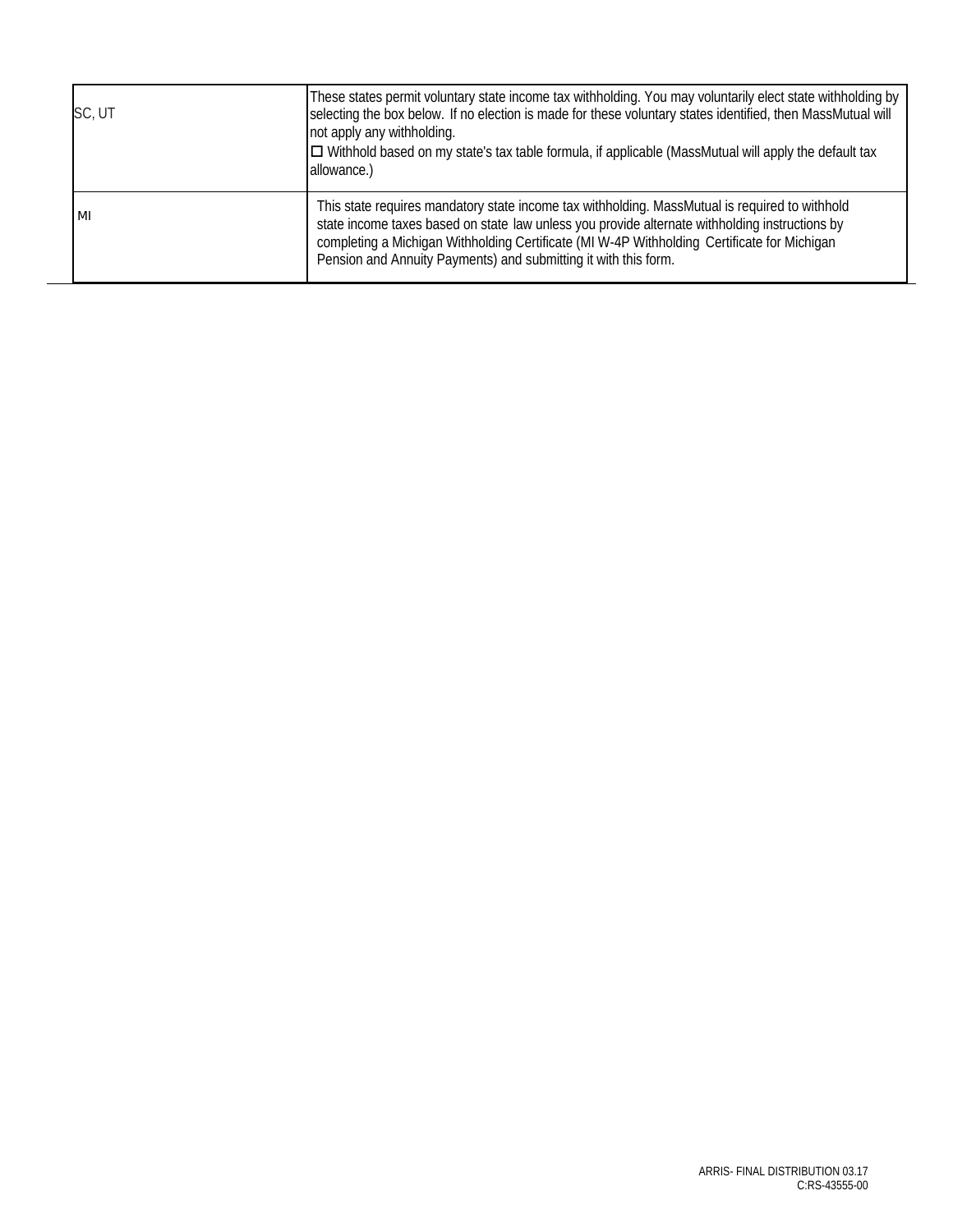## 8. **Loan Payoff Check and Form, if applicable**

Loans that are unpaid at the time of termination of employment become due and payable and are offset by the participant's vested account balance unless loan is paid in full prior to the final distribution. If you have an outstanding loan and wish to pay off your loan before your final distribution is processed, check box below to indicate that a check representing the loan payoff is enclosed. **Please be sure to complete the enclosed Loan Payoff Form.** 

 Enclosed is a CHECK\* in the amount of \$\_\_\_\_\_\_\_\_\_\_\_\_\_\_ to pay off my outstanding loan balance(s). Also enclosed is the Loan Payoff Form.

 **\* Form of payment must be a certified check, money order, or cashier's check payable to the ARRIS Savings Plan F/B/O** *your name***.**

## 9. **Participant Certification and Authorization (required)**

I hereby instruct the Plan to distribute my vested account balance in the manner indicated on this form and understand that my election is irrevocable once processed. I certify that all the information I provided on this form is true and accurate to the best of my knowledge and belief. I understand that providing false or misleading information on this form may constitute fraud and be subject to severe penalties. I acknowledge that: (1) I have verified that the IRA or eligible retirement plan will accept the direct rollover if I have chosen this option; (2) I have received and read the Special Tax Notice Regarding Plan Payments and understand that if I do not elect a direct rollover, the taxable portion of my eligible rollover distribution will be subject to the 20% federal and applicable state tax withholding; and that this payment may also be subject to the 10% early withdrawal penalty if I am under the age of 59 ½.

Note: If the check associated with this request is returned to MassMutual by the U.S. Postal Service as undeliverable, we are unlikely to resend it until you provide us with your updated address. Failure to provide us with your current and valid address may result in the check being considered abandoned property under the laws of the State when the check was mailed (unless preempted by ERISA).

## **Important note for Participants with a Non – U.S. or Non-U.S. Territory residence address:**

Please check this box if you are *not* a resident of the United States or a United States Territory. If the current address is not an address within the U.S. or one of its territories, the Participant or Beneficiary receiving the distribution is required to fill out and return a *Citizenship Statement* form with the distribution request. Failure to provide a *Citizenship Statement* will result in U.S. Federal taxes being withheld at a rate of 30% for recipients with a non-U.S. residence address. Please ask your Plan Sponsor for a *Citizenship Statement* form or call MassMutual's Customer Service Center for a copy.

## **Required Minimum Distribution**

If you are over the age of 70½ and you are requesting a rollover distribution, you are required to take an RMD (e.g., cash payment) for the current year, if you have not yet done so from the Plan.

I have not taken my RMD for the current year and request that MassMutual calculate and process my RMD using the Uniform Lifetime Tables, prior to processing my rollover distribution. The taxable portion of your RMD is subject to **10% federal tax withholding** unless you elect not to have withholding apply.  $\Box$  Do Not Withhold Any Federal Taxes on my RMD

**Participant's Signature \_\_\_\_\_\_\_\_\_\_\_\_\_\_\_\_\_\_\_\_\_\_\_\_\_\_\_\_\_\_\_\_\_\_\_\_\_\_\_\_\_\_\_\_\_\_\_ Date \_\_\_\_\_\_\_\_\_\_\_\_\_\_\_\_\_\_\_\_\_\_\_** 

Return Form to:

**MassMutual** PO Box 1583 Hartford, CT 06144-1583

For faster service email form to mmprocessing@massmutual.com or fax form to 1-800-452-6416.

Participant Information Center 1-800-854-0647